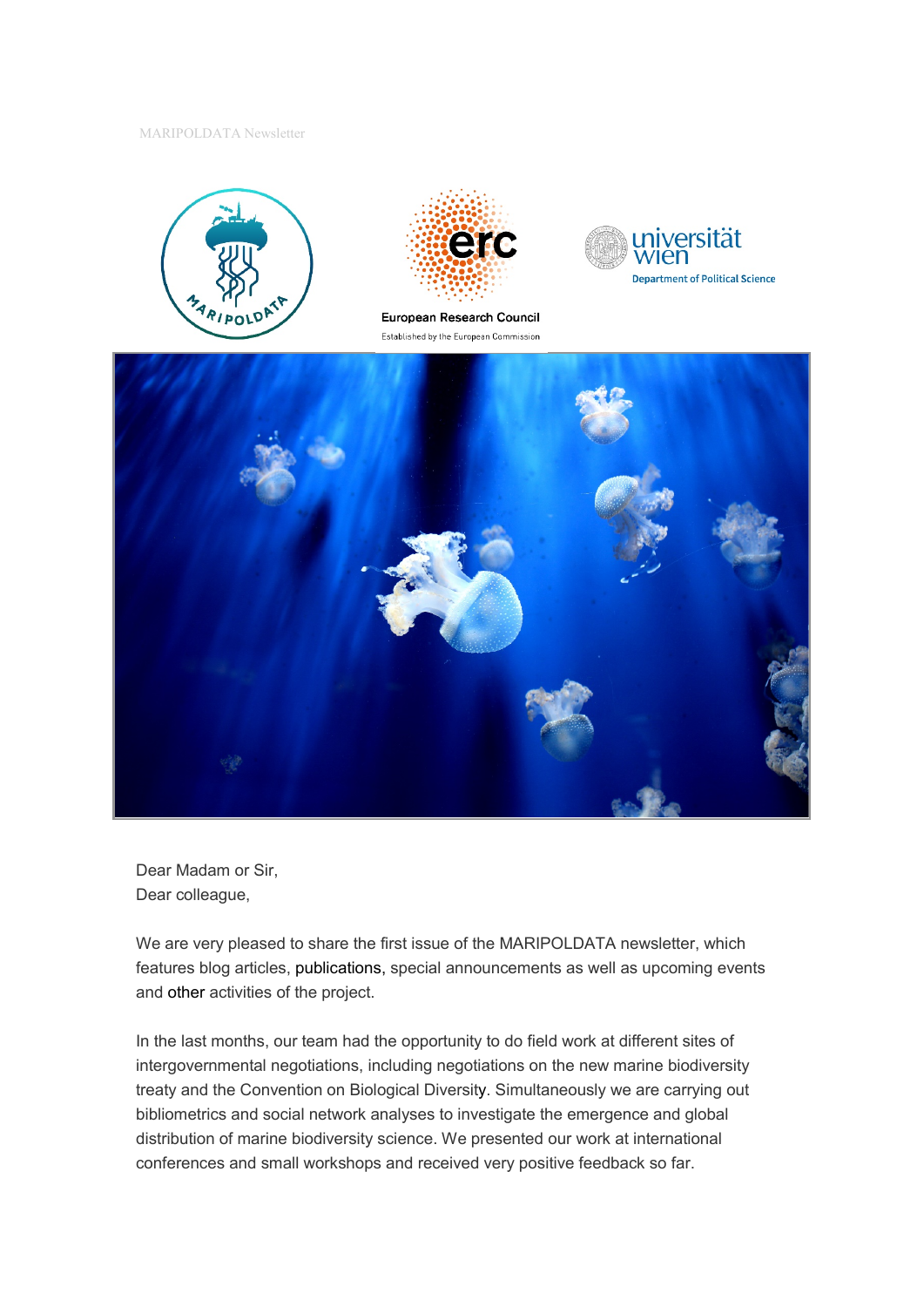We are looking forward to meeting you at the occasion of one of our events.

### *Alice (Vadrot) & Team*

## **Upcoming Events**

**[Talk by Paolo G. Albano on December 12, 2019](https://www.maripoldata.eu/newsevents/#toggle-id-14)** *Biodiversity collapse in the Eastern Mediterranean Sea*

**[Talk by Sarah de Rijcke on January 23, 2020](https://www.maripoldata.eu/newsevents/#toggle-id-15)** *The ERC Project Fluidknowledge: An STS perspective on ocean science*

**[Talk by Peter Jacques on March 12, 2020](https://www.maripoldata.eu/newsevents/#toggle-id-16)** *The shifting Context of Sustainability: Growth and the World Ocean Regime*

#### **Announcements**

**[New vacancy : student assistant position within MARIPOLDATA](https://www.maripoldata.eu/wp-content/uploads/2019/10/Vacancy_Student_Assistant_Position_MARIPOLDATA-1.pdf)** *Deadline for applying : November 10, 2019*

**[New ocean politics course taught by Alice Vadrot](https://ufind.univie.ac.at/en/course.html?lv=210114&semester=2019W)**  *From October 2019*

**[Alice Vadrot part of Austria Biodiversity Network](https://www.biodiversityaustria.at/biodiversitaetsrat-presseaussendung/)**  *September 2019*

**[Alice Vadrot elected to the Young Academy of the Austrian Academy of Sciences \(ÖAW\)](https://www.oeaw.ac.at/en/detail/news/oeaw-waehlte-29-top-forscherinnen-zu-neuen-mitgliedern-1/)** *April 2019*

# **Blog Articles**

**[MARIPOLDATA Methods Workshop](https://www.maripoldata.eu/maripoldata-methods-workshop/)**  *by Arne Langlet on September 13, 2019*

**[Slow progress in the third BBNJ meeting: Negotiations are moving –](https://www.maripoldata.eu/slow-progress-in-the-third-bbnj-meeting-negotiations-are-moving-but-sideways/) but sideways** *by Ina Tessnow-von Wysocki on September 6, 2019*

**[Off to a great start](https://www.maripoldata.eu/off-to-a-great-start/)**  *by Ina Tessnow-von Wysocki on May 24, 2019*

**[Impressions from the second week of BBNJ negotiations and why they became political in](https://www.maripoldata.eu/impressions-from-the-first-week-of-negotiations-on-marine-biodiversity-2/)  [the end](https://www.maripoldata.eu/impressions-from-the-first-week-of-negotiations-on-marine-biodiversity-2/)** *by Alice Vadrot on April 15, 2019*

## **In the News**

**[Video Univie zur Semesterfrage \(](https://medienportal.univie.ac.at/videos/uni-wien-forscht/detailansicht/artikel/alice-vadrot-schutz-der-marinen-biodiversitaet/)in German)**  *Alice Vadrot: Schutz der marinen Biodiversität on October 21, 2019*

**[Article by the Environmental Sciences Research Network \(in German\)](https://umwelt.univie.ac.at/aktivitaeten/newsletter/news-detail/news/marine-biodiversitaet-zwischen-macht-und-wissenschaft/?no_cache=1&tx_news_pi1%5bcontroller%5d=News&tx_news_pi1%5baction%5d=detail&cHash=3b7656c19a28c378b267b8f29766afab)** *Marine Biodiversität : Zwischen Macht und Wissenschaft on October 10, 2019*

**[Guest comment from Alice Vadrot in falter.at \(in German\)](https://www.falter.at/heureka/20190619/umfassendes-wissen-fur-den-schutz-der-meere/b98c55bea0)** *Umfassendes Wissen für den Schutz der Meere on June 19, 2019*

# **Publications**

**By Alice Vadrot**